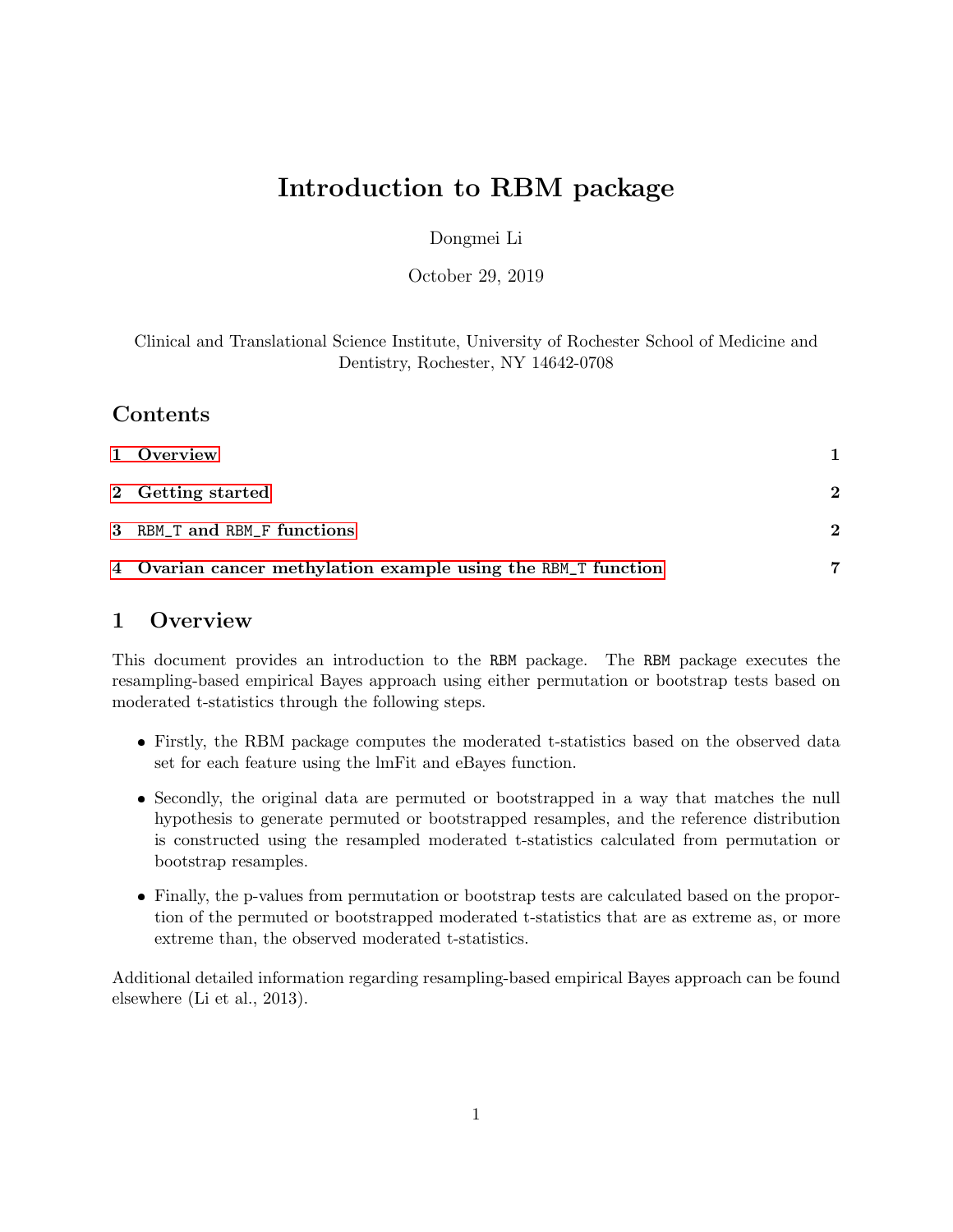# <span id="page-1-0"></span>2 Getting started

The RBM package can be installed and loaded through the following R code. Install the RBM package with:

```
> if (!requireNamespace("BiocManager", quietly=TRUE))
+ install.packages("BiocManager")
> BiocManager::install("RBM")
```
Load the RBM package with:

> library(RBM)

## <span id="page-1-1"></span>3 RBM\_T and RBM\_F functions

There are two functions in the RBM package: RBM\_T and RBM\_F. Both functions require input data in the matrix format with rows denoting features and columns denoting samples. RBM\_T is used for two-group comparisons such as study designs with a treatment group and a control group. RBM\_F can be used for more complex study designs such as more than two groups or time-course studies. Both functions need a vector for group notation, i.e., "1" denotes the treatment group and "0" denotes the control group. For the RBM\_F function, a contrast vector need to be provided by users to perform pairwise comparisons between groups. For example, if the design has three groups (0, 1, 2), the aContrast parameter will be a vector such as ("X1-X0", "X2-X1", "X2-X0") to denote all pairwise comparisons. Users just need to add an extra "X" before the group labels to do the contrasts.

 Examples using the RBM\_T function: normdata simulates a standardized gene expression data and unifdata simulates a methylation microarray data. The p-values from the RBM\_T function could be further adjusted using the p.adjust function in the stats package through the Bejamini-Hochberg method.

```
> library(RBM)
> normdata <- matrix(rnorm(1000*6, 0, 1),1000,6)
> mydesign <- c(0,0,0,1,1,1)> myresult <- RBM_T(normdata,mydesign,100,0.05)
> summary(myresult)
             Length Class Mode
ordfit_t 1000 -none- numeric
ordfit_pvalue 1000 -none- numeric
ordfit_beta0 1000 -none- numeric
ordfit_beta1 1000 -none- numeric
permutation_p 1000 -none- numeric
bootstrap_p 1000 -none- numeric
```

```
> sum(myresult$permutation_p<=0.05)
```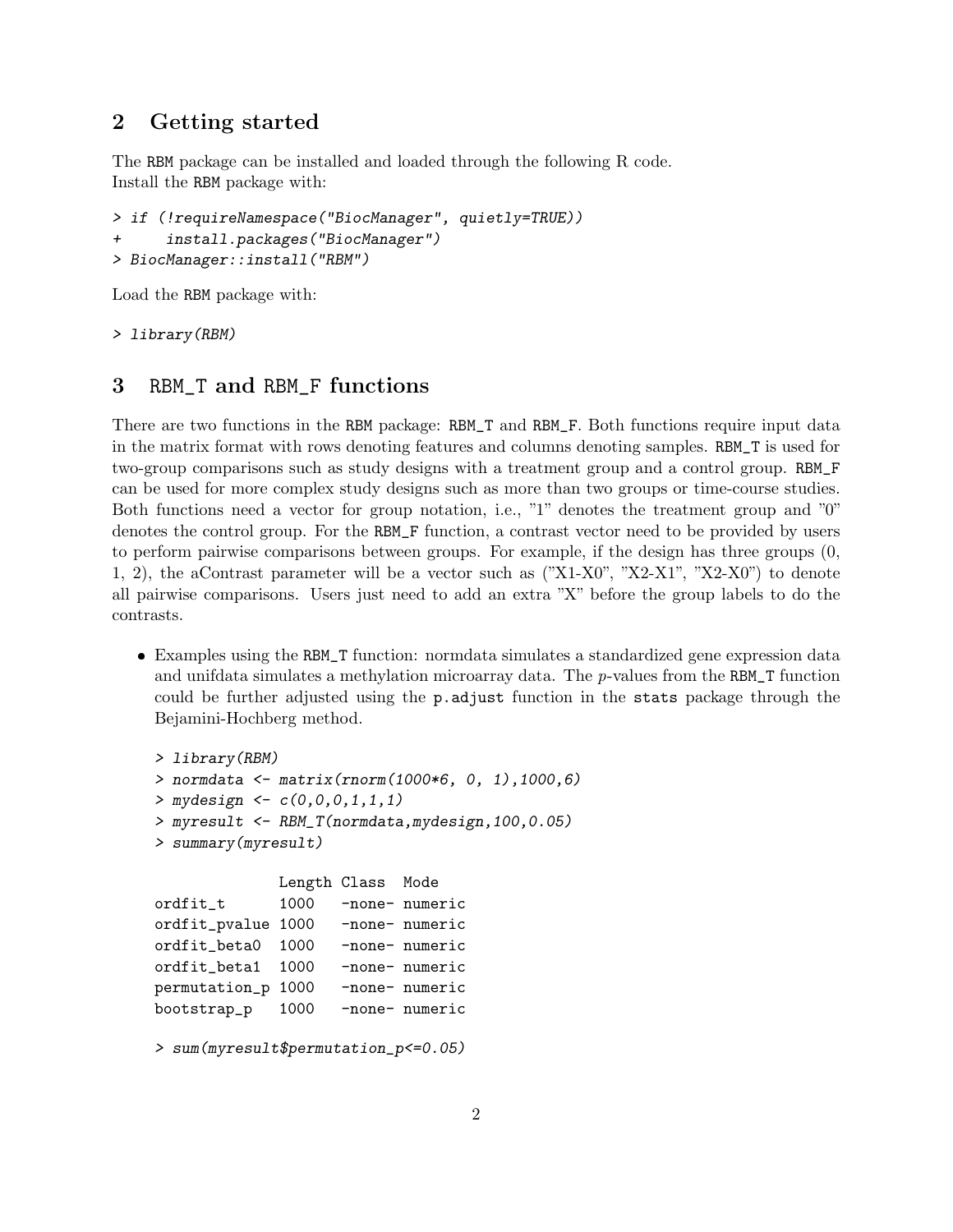```
[1] 74
```

```
[1] 1 17 37 40 43 53 79 91 123 132 142 144 170 184 206 221 235 254 258
[20] 279 280 298 314 321 337 342 346 359 414 422 483 496 503 511 513 514 523 531
[39] 539 540 578 599 616 620 621 627 638 647 652 671 682 694 704 710 721 736 784
[58] 808 834 842 847 849 860 867 869 870 889 939 944 952 953 974 978 992
> sum(myresult$bootstrap_p<=0.05)
\lceil 1 \rceil 6
> which(myresult$bootstrap_p<=0.05)
[1] 320 483 523 869 910 953
> permutation_adjp <- p.adjust(myresult$permutation_p, "BH")
> sum(permutation_adjp<=0.05)
```
> which(myresult\$permutation\_p<=0.05)

 $\lceil 1 \rceil$  4

```
> bootstrap_adjp <- p.adjust(myresult$bootstrap_p, "BH")
> sum(bootstrap_adjp<=0.05)
```
[1] 0

```
> unifdata <- matrix(runif(1000*7,0.10, 0.95), 1000, 7)
> mydesign2 <- c(0,0,0, 1,1,1,1)> myresult2 <- RBM_T(unifdata,mydesign2,100,0.05)
> sum(myresult2$permutatioin_p<=0.05)
```
 $[1] 0$ 

```
> sum(myresult2$bootstrap_p<=0.05)
```
[1] 8

```
> which(myresult2$bootstrap_p<=0.05)
```
[1] 88 139 234 523 527 595 765 806

```
> bootstrap2_adjp <- p.adjust(myresult2$bootstrap_p, "BH")
> sum(bootstrap2_adjp<=0.05)
```
[1] 0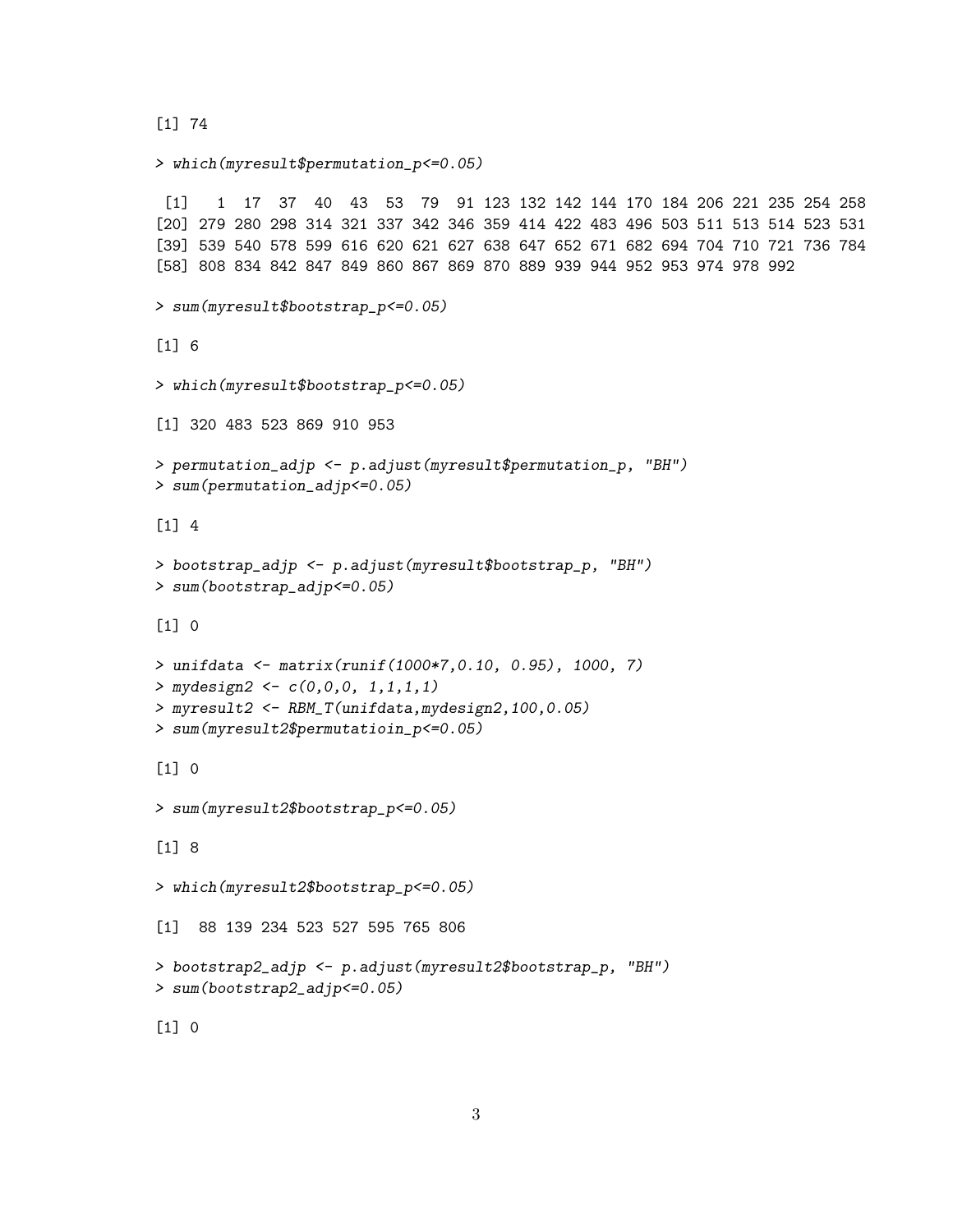Examples using the RBM\_F function: normdata F simulates a standardized gene expression data and unifdata F simulates a methylation microarray data. In both examples, we were interested in pairwise comparisons.

```
> normdata_F <- matrix(rnorm(1000*9,0,2), 1000, 9)
> mydesign_F <- c(0, 0, 0, 1, 1, 1, 2, 2, 2)
> aContrast <- c("X1-X0", "X2-X1", "X2-X0")
> myresult_F <- RBM_F(normdata_F, mydesign_F, aContrast, 100, 0.05)
> summary(myresult_F)
             Length Class Mode
ordfit_t 3000 -none- numeric
ordfit_pvalue 3000 -none- numeric
ordfit_beta1 3000 -none- numeric
permutation_p 3000 -none- numeric
bootstrap_p 3000 -none- numeric
> sum(myresult_F$permutation_p[, 1]<=0.05)
[1] 85
> sum(myresult_F$permutation_p[, 2]<=0.05)
[1] 80
> sum(myresult_F$permutation_p[, 3]<=0.05)
[1] 84
> which(myresult_F$permutation_p[, 1]<=0.05)
 [1] 16 34 48 51 53 69 70 79 88 97 100 101 113 139 153 154 156 176 177
[20] 182 192 200 219 230 241 257 276 277 299 320 340 345 358 361 382 408 415 422
[39] 433 436 440 444 452 457 465 473 482 495 497 523 524 534 537 558 572 579 589
[58] 623 626 646 651 667 672 686 706 754 760 775 784 804 806 809 843 874 878 897
[77] 908 917 926 931 934 945 958 964 999
> which(myresult_F$permutation_p[, 2]<=0.05)
 [1] 16 34 48 52 53 67 70 79 88 97 100 111 153 154 156 177 179 182 192
[20] 200 219 257 276 277 299 320 340 345 358 361 382 408 415 433 436 440 444 465
[39] 473 482 495 497 517 523 534 537 558 559 572 579 589 626 646 651 667 672 677
[58] 681 686 706 719 754 760 775 784 804 806 809 843 878 897 907 916 926 931 945
[77] 958 964 992 999
> which(myresult_F$permutation_p[, 3]<=0.05)
```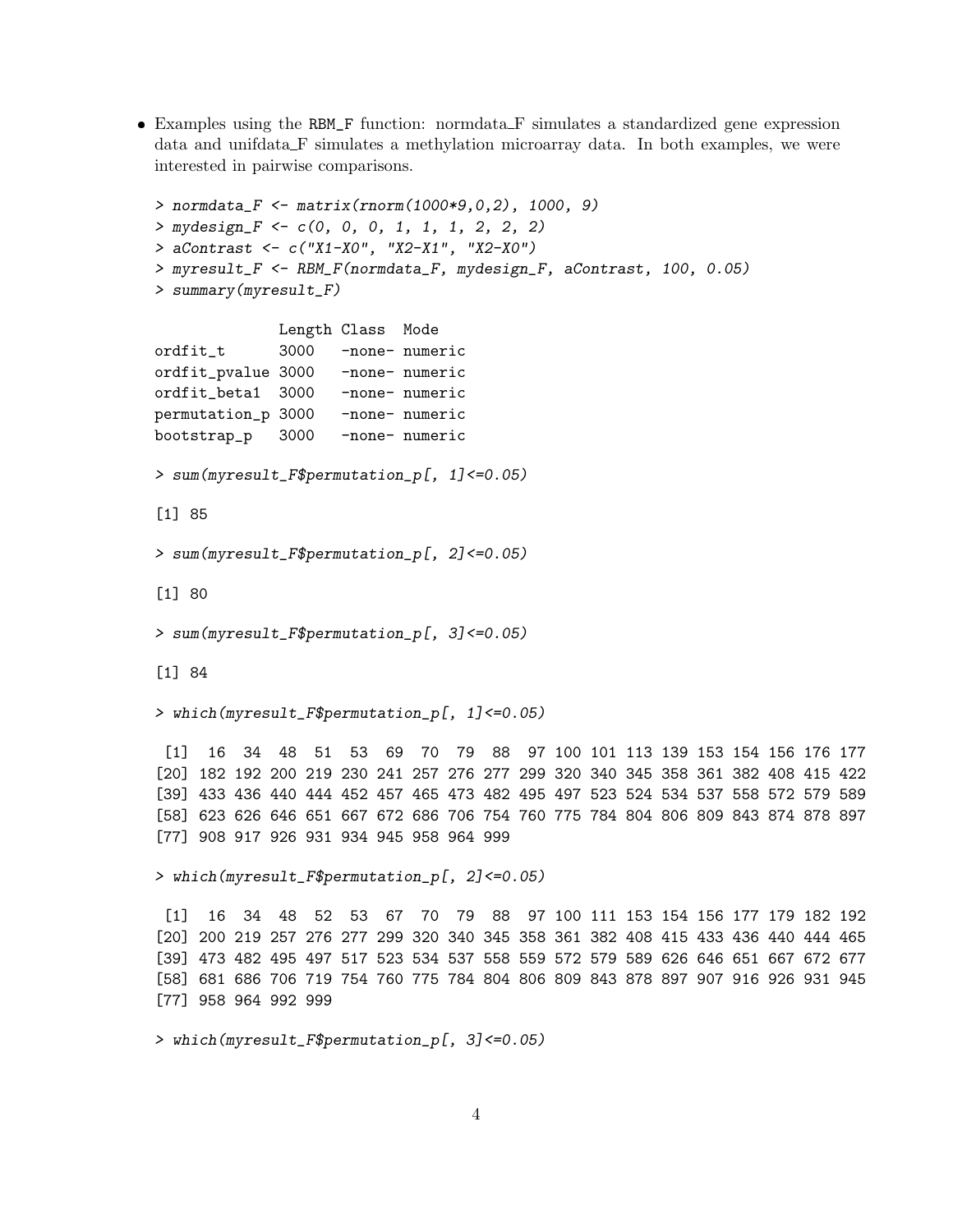```
[1] 16 34 48 51 52 53 70 79 88 97 100 101 153 154 156 162 177 179 182
[20] 192 257 276 277 288 299 320 340 345 358 361 382 408 415 433 436 440 444 452
[39] 465 473 482 495 497 517 523 524 525 534 558 559 572 579 589 626 646 651 672
[58] 686 706 716 719 754 760 775 784 795 804 806 809 820 843 878 897 907 908 926
[77] 931 934 945 958 964 985 993 999
> con1_adjp <- p.adjust(myresult_F$permutation_p[, 1], "BH")
> sum(con1_adjp<=0.05/3)
[1] 20
> con2_adjp <- p.adjust(myresult_F$permutation_p[, 2], "BH")
> sum(con2_adjp<=0.05/3)
[1] 21
> con3_adjp <- p.adjust(myresult_F$permutation_p[, 3], "BH")
> sum(con3_adjp<=0.05/3)
[1] 24
> which(con2_adjp<=0.05/3)
 [1] 48 79 154 277 320 340 358 382 408 465 495 572 579 651 754 775 784 843 878
[20] 926 958
> which(con3_adjp<=0.05/3)
 [1] 48 154 156 192 276 277 320 340 358 361 444 473 523 572 579 651 672 686 706
[20] 775 784 809 897 926
> unifdata_F <- matrix(runif(1000*18, 0.15, 0.98), 1000, 18)
> mydesign2_F <- c(rep(0, 6), rep(1, 6), rep(2, 6))
> aContrast <- c("X1-X0", "X2-X1", "X2-X0")
> myresult2_F <- RBM_F(unifdata_F, mydesign2_F, aContrast, 100, 0.05)
> summary(myresult2_F)
             Length Class Mode
ordfit_t 3000 -none- numeric
ordfit_pvalue 3000 -none- numeric
ordfit_beta1 3000 -none- numeric
permutation_p 3000 -none- numeric
bootstrap_p 3000 -none- numeric
> sum(myresult2_F$bootstrap_p[, 1]<=0.05)
[1] 64
```

```
5
```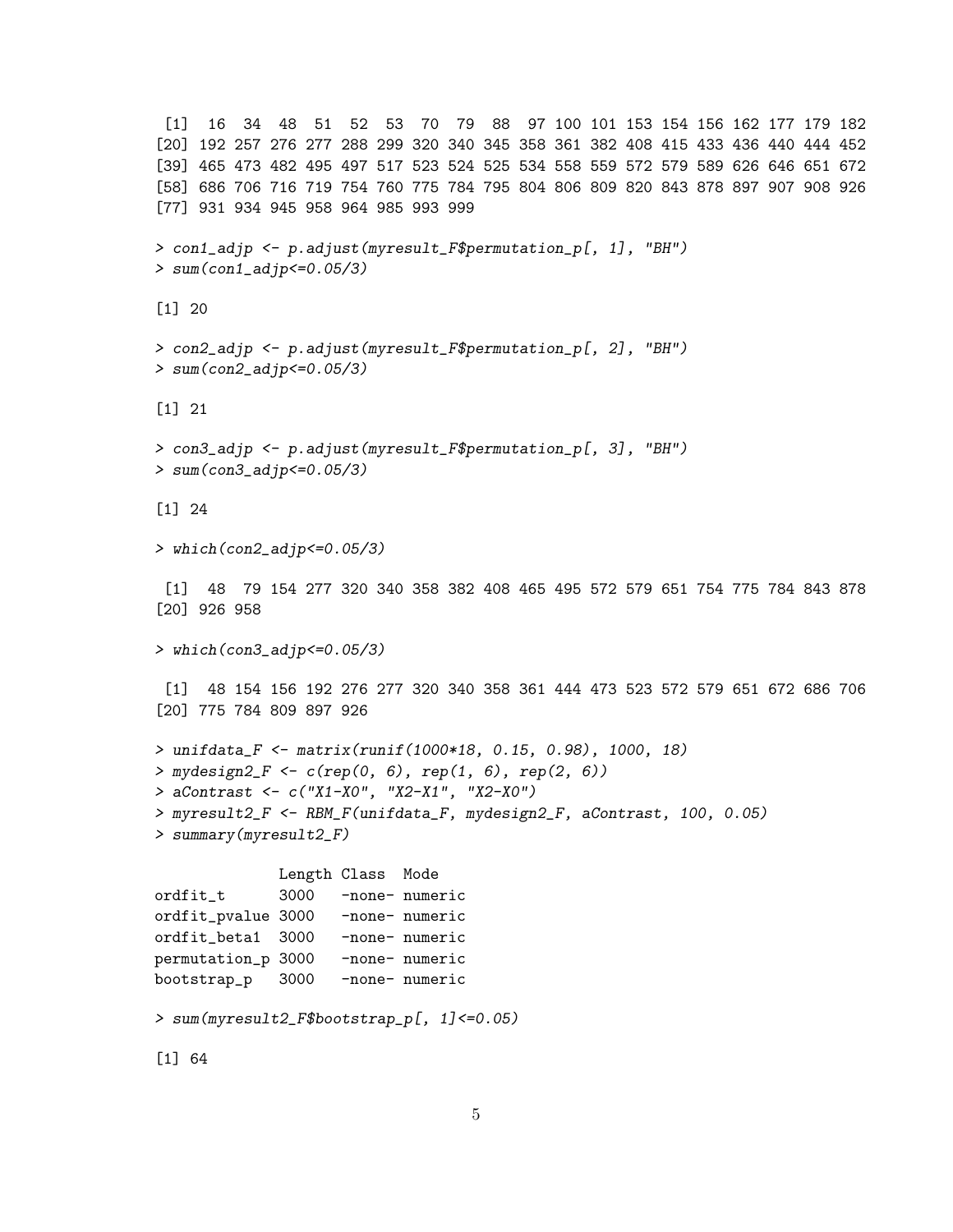> sum(myresult2\_F\$bootstrap\_p[, 2]<=0.05)

[1] 38

> sum(myresult2\_F\$bootstrap\_p[, 3]<=0.05)

[1] 52

> which(myresult2\_F\$bootstrap\_p[, 1]<=0.05)

[1] 7 21 31 34 42 50 56 79 123 124 125 131 142 154 172 177 195 205 229 [20] 266 308 310 323 330 331 332 340 347 367 394 397 403 408 426 443 482 527 591 [39] 638 643 650 673 683 703 714 797 800 802 824 827 835 844 850 870 913 918 945 [58] 947 948 950 959 975 988 998

> which(myresult2\_F\$bootstrap\_p[, 2]<=0.05)

[1] 7 21 28 42 50 51 154 172 177 195 205 229 266 308 310 330 331 347 367 [20] 394 395 397 408 426 643 673 703 714 800 802 835 844 850 870 913 948 950 998

> which(myresult2\_F\$bootstrap\_p[, 3]<=0.05)

[1] 7 21 28 50 123 142 154 172 177 193 195 205 229 266 308 310 330 331 332 [20] 347 367 394 397 403 408 426 432 443 591 643 650 673 703 714 797 800 802 833 [39] 835 844 847 850 870 913 918 945 947 948 950 959 975 998

> con21\_adjp <- p.adjust(myresult2\_F\$bootstrap\_p[, 1], "BH") > sum(con21\_adjp<=0.05/3)

[1] 5

```
> con22_adjp <- p.adjust(myresult2_F$bootstrap_p[, 2], "BH")
> sum(con22_adjp<=0.05/3)
```
 $\lceil 1 \rceil$  2

> con23\_adjp <- p.adjust(myresult2\_F\$bootstrap\_p[, 3], "BH") > sum(con23\_adjp<=0.05/3)

[1] 6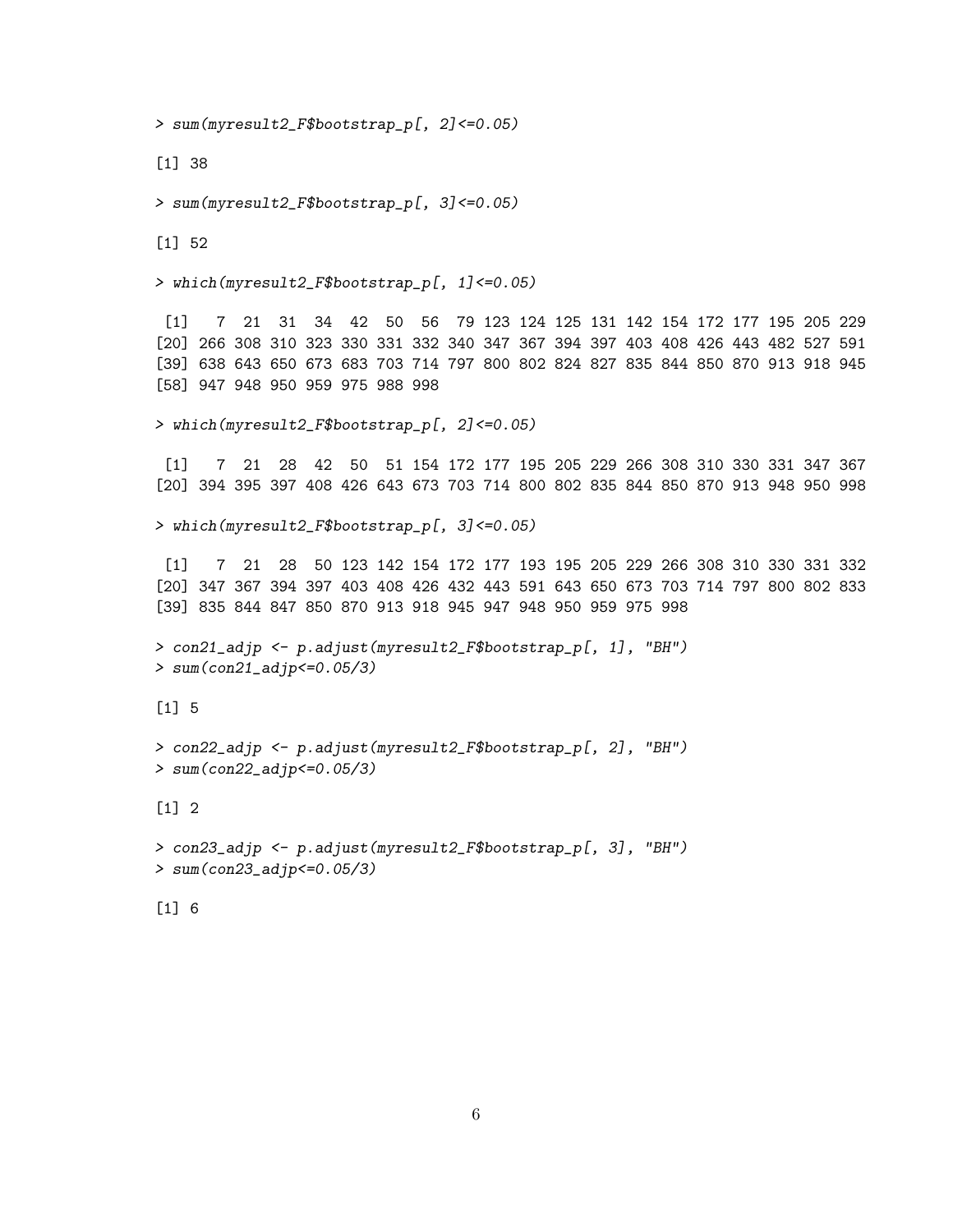#### <span id="page-6-0"></span>4 Ovarian cancer methylation example using the RBM\_T function

Two-group comparisons are the most common contrast in biological and biomedical field. The ovarian cancer methylation example is used to illustrate the application of RBM\_T in identifying differentially methylated loci. The ovarian cancer methylation example is taken from the gemonewide DNA methylation profiling of United Kingdom Ovarian Cancer Population Study (UKOPS). This study used Illumina Infinium 27k Human DNA methylation Beadchip v1.2 to obtain DNA methylation profiles on over 27,000 CpGs in whole blood cells from 266 ovarian cancer women and 274 age-matched healthy controls. The data are downloaded from the NCBI GEO website with access number GSE19711. For illutration purpose, we chose the first 1000 loci in 8 randomly selected women with 4 ovariance cancer cases (pre-treatment) and 4 healthy controls. The following codes show the process of generating significant differential DNA methylation loci using the RBM\_T function and presenting the results for further validation and investigations.

```
> system.file("data", package = "RBM")
```
[1] "/tmp/RtmpPdoOnE/Rinst24e0581cf2e8/RBM/data"

```
> data(ovarian_cancer_methylation)
```

```
> summary(ovarian_cancer_methylation)
```

| IlmnID             | Beta                                                                                    | exmdata2[, 2]                     | $exmdata3[$ , 2]  |
|--------------------|-----------------------------------------------------------------------------------------|-----------------------------------|-------------------|
|                    | cg00000292: 1 Min. : 0.01058 Min. : 0.01187                                             |                                   | Min. : 0.009103   |
|                    | cg00002426: 1 1st Qu.:0.04111                                                           | 1st Qu.:0.04407                   | 1st Qu.: 0.041543 |
| cg00003994: 1      | Median :0.08284                                                                         | Median :0.09531                   | Median : 0.087042 |
|                    | cg00005847: 1 Mean :0.27397                                                             | Mean :0.28872                     | Mean : 0.283729   |
|                    | cg00006414: 1 3rd Qu.:0.52135                                                           | 3rd Qu.:0.59032                   | 3rd Qu.: 0.558575 |
|                    | cg00007981: 1 Max. : 0.97069                                                            | Max. : 0.96937                    | Max. : 0.970155   |
| $(0$ ther $)$ :994 |                                                                                         | $NA$ s : 4                        |                   |
|                    | $ext{ewmdata4}$ [, 2] $ext{ewmdata5}$ [, 2] $ext{ewmdata6}$ [, 2] $ext{ewmdata7}$ [, 2] |                                   |                   |
| Min. : 0.01019     |                                                                                         | Min. : 0.01108 Min. : 0.01937     | Min. : 0.01278    |
| 1st Qu.: 0.04092   |                                                                                         | 1st Qu.: 0.04059 1st Qu.: 0.05060 | 1st Qu.: 0.04260  |
| Median : 0.09042   |                                                                                         | Median : 0.08527 Median : 0.09502 | Median : 0.09362  |
| Mean : 0.28508     |                                                                                         | Mean : 0.28482 Mean : 0.27348     | Mean : 0.27563    |
| 3rd Qu.:0.57502    | 3rd Qu.:0.57300                                                                         | 3rd Qu.: 0.52099                  | 3rd Qu.: 0.52240  |
| Max. : 0.96658     | Max. : 0.97516                                                                          | Max. : 0.96681                    | Max. : 0.95974    |
|                    | $NA$ 's :1                                                                              |                                   |                   |
| $ext{emdata8[, 2}$ |                                                                                         |                                   |                   |
| Min. : 0.01357     |                                                                                         |                                   |                   |
| 1st Qu.: 0.04387   |                                                                                         |                                   |                   |
| Median : 0.09282   |                                                                                         |                                   |                   |
| Mean : 0.28679     |                                                                                         |                                   |                   |
| 3rd Qu.: 0.57217   |                                                                                         |                                   |                   |
| Max. : 0.96268     |                                                                                         |                                   |                   |
|                    |                                                                                         |                                   |                   |
|                    | > ovarian_cancer_data <- ovarian_cancer_methylation[, -1]                               |                                   |                   |
|                    | > label <- $c(1, 1, 0, 0, 1, 1, 0, 0)$                                                  |                                   |                   |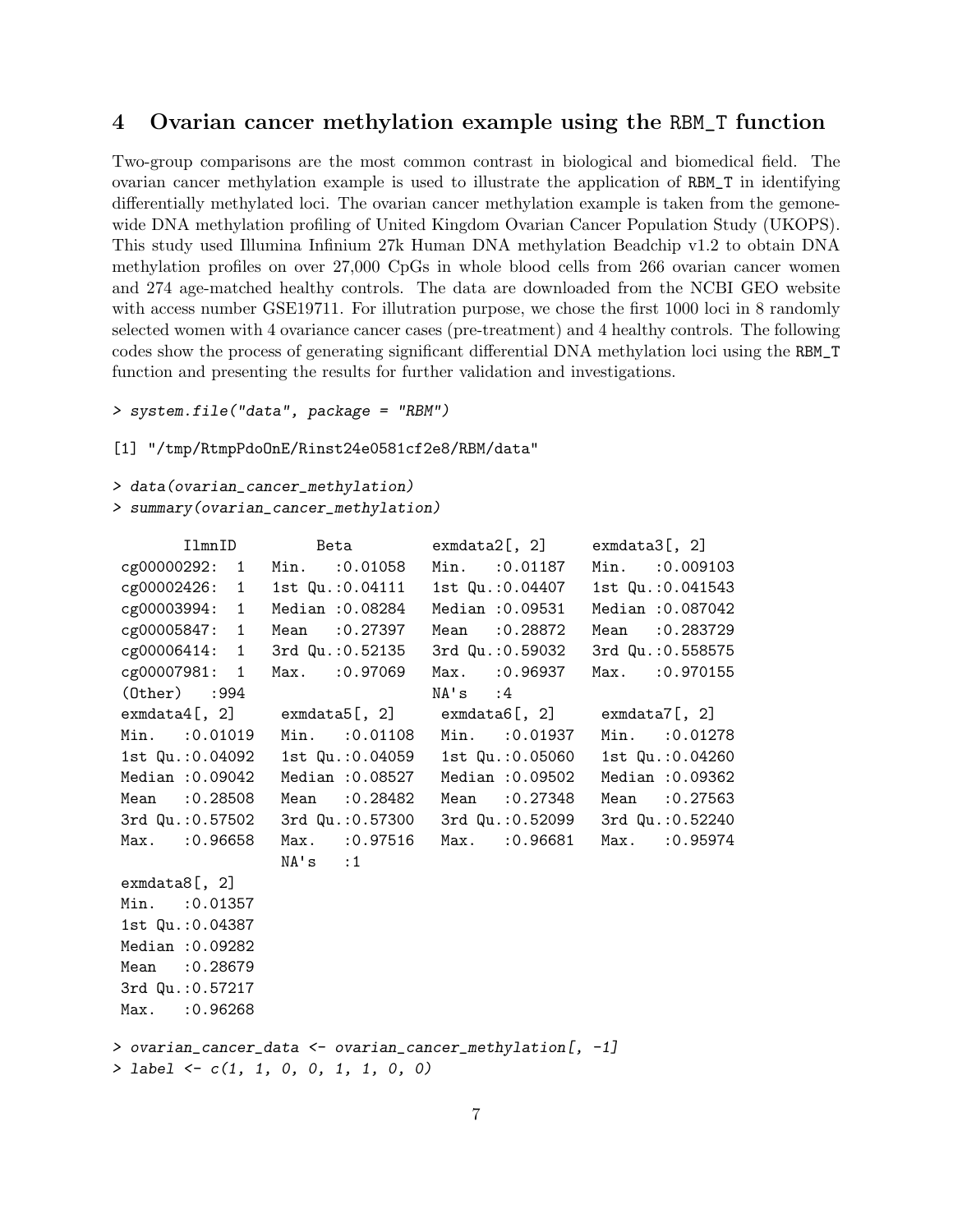> diff\_results <- RBM\_T(aData=ovarian\_cancer\_data, vec\_trt=label, repetition=100, alpha=0.05) > summary(diff\_results)

```
Length Class Mode
ordfit_t 1000 -none- numeric
ordfit_pvalue 1000 -none- numeric
ordfit_beta0 1000 -none- numeric
ordfit_beta1 1000 -none- numeric
permutation_p 1000 -none- numeric
bootstrap_p 1000 -none- numeric
> sum(diff_results$ordfit_pvalue<=0.05)
[1] 45
> sum(diff_results$permutation_p<=0.05)
[1] 69
> sum(diff_results$bootstrap_p<=0.05)
[1] NA
> ordfit_adjp <- p.adjust(diff_results$ordfit_pvalue, "BH")
> sum(ordfit_adjp<=0.05)
\begin{bmatrix} 1 \end{bmatrix} 0
> perm_adjp <- p.adjust(diff_results$permutation_p, "BH")
> sum(perm_adjp<=0.05)
[1] 18
> boot_adjp <- p.adjust(diff_results$bootstrap_p, "BH")
> sum(boot_adjp<=0.05)
[1] NA
> diff_list_perm <- which(perm_adjp<=0.05)
> diff_list_boot <- which(boot_adjp<=0.05)
> sig_results_perm <- cbind(ovarian_cancer_methylation[diff_list_perm, ], diff_results$ordfit_
> print(sig_results_perm)
       IlmnID Beta exmdata2[, 2] exmdata3[, 2] exmdata4[, 2]
19 cg00016968 0.80628480 NA 0.81440820 0.83623180
83 cg00072216 0.04505377 0.04598964 0.04000674 0.03231534
95 cg00081975 0.03633894 0.04975194 0.06024723 0.05598723
```
106 cg00095674 0.07076291 0.05045181 0.03861991 0.03337576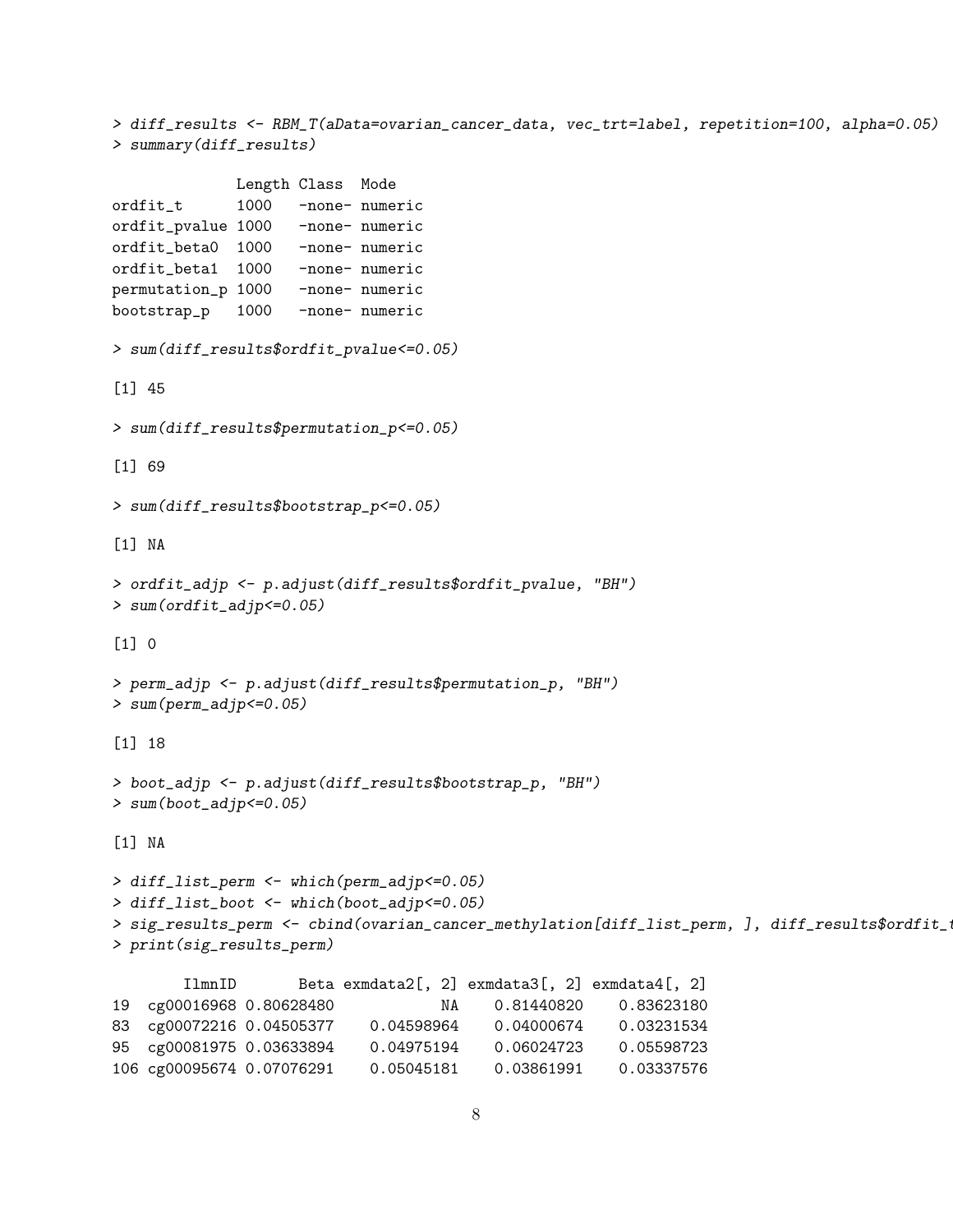|            | 131 cg00121904 0.15449580 0.17949750                                                                                                                                                                                          |                          |                          | 0.23608110 |                          | 0.24354150 |
|------------|-------------------------------------------------------------------------------------------------------------------------------------------------------------------------------------------------------------------------------|--------------------------|--------------------------|------------|--------------------------|------------|
|            | 146 cg00134539 0.61101320 0.53321780                                                                                                                                                                                          |                          |                          |            | 0.45999340               | 0.46787420 |
|            | 237 cg00215066 0.94926640 0.95311870                                                                                                                                                                                          |                          |                          |            | 0.94634910               | 0.94561120 |
|            | 245 cg00224508 0.04479948 0.04972043                                                                                                                                                                                          |                          |                          |            | 0.04152814               | 0.04189373 |
|            | 259 cg00234961 0.04192170 0.04321576                                                                                                                                                                                          |                          |                          |            | 0.05707140               | 0.05327565 |
|            | 280 cg00260778 0.64319890 0.60488960                                                                                                                                                                                          |                          |                          | 0.56735060 |                          | 0.53150910 |
|            | 437 cg00424946 0.04122172 0.04325330                                                                                                                                                                                          |                          |                          | 0.03339863 |                          | 0.02876798 |
|            | $437$ egobizine diversion in the set of the set of the set of the set of the set of the set of the set of the set of the set of the set of the set of the set of the set of the set of the set of the set of the set of the s |                          |                          | 0.91002680 |                          | 0.91258610 |
|            | 772 cg00743372 0.03922780 0.02919634                                                                                                                                                                                          |                          |                          |            | 0.02187972               | 0.02568053 |
|            | 804 cg00777121 0.04540701 0.05430304                                                                                                                                                                                          |                          |                          |            | 0.04154242               | 0.04221162 |
|            | 851 cg00830029 0.58362500  0.59397870  0.64739610<br>887 cg00862290 0.43640520  0.54047160  0.60786800                                                                                                                        |                          |                          |            |                          | 0.67269640 |
|            |                                                                                                                                                                                                                               |                          |                          |            |                          | 0.56325950 |
|            | 911 cg00888479 0.07388961  0.07361080  0.10149800                                                                                                                                                                             |                          |                          |            |                          | 0.09985076 |
|            | 931 cg00901704 0.05734342 0.04812868                                                                                                                                                                                          |                          |                          |            | 0.04478214               | 0.03878488 |
|            | exmdata5[, 2] exmdata6[, 2] exmdata7[, 2] exmdata8[, 2]                                                                                                                                                                       |                          |                          |            |                          |            |
| 19         | 0.80831380                                                                                                                                                                                                                    | 0.73306440               | 0.82968340               |            | 0.84917800               |            |
| 83         | 0.04965089   0.04833366   0.03466159                                                                                                                                                                                          |                          |                          |            | 0.04390894               |            |
| 95         | 0.04561792  0.05115624  0.06068253  0.06168212                                                                                                                                                                                |                          |                          |            |                          |            |
| 106        | 0.04693030  0.06837343  0.04534005  0.03709488                                                                                                                                                                                |                          |                          |            |                          |            |
| 131        | 0.17352980  0.12564280  0.18193170                                                                                                                                                                                            |                          |                          |            | 0.20847670               |            |
| 146        | 0.67191510                                                                                                                                                                                                                    | 0.63137380               | 0.47929610               |            | 0.45428300               |            |
| 237        | 0.94837410                                                                                                                                                                                                                    | 0.94665570               | 0.94089070               |            | 0.94600090               |            |
| 245        | 0.04208405                                                                                                                                                                                                                    | 0.05284988               | 0.03775905               |            | 0.03955271               |            |
| 259<br>280 | 0.04030003<br>0.61920530                                                                                                                                                                                                      | 0.03996053<br>0.61925200 | 0.05086962               |            | 0.05445672               |            |
| 437        |                                                                                                                                                                                                                               |                          | 0.46753250               |            | 0.55632410<br>0.03234779 |            |
| 764        | 0.03353116<br>0.90575890                                                                                                                                                                                                      | 0.03719167<br>0.88760470 | 0.03096761<br>0.90756300 |            | 0.90946790               |            |
| 772        | 0.02796053                                                                                                                                                                                                                    | 0.03512214               | 0.02575992               |            | 0.02093909               |            |
| 804        | 0.04911277                                                                                                                                                                                                                    | 0.04872797               | 0.04261405               |            | 0.04474881               |            |
| 851        | 0.50820240                                                                                                                                                                                                                    | 0.34657470               | 0.66276570               |            | 0.64634510               |            |
| 887        | 0.50259740                                                                                                                                                                                                                    | 0.40111730               | 0.56646700               |            | 0.54552980               |            |
| 911        | 0.08633986                                                                                                                                                                                                                    | 0.06765189               | 0.09070268               |            | 0.12417730               |            |
| 931        | 0.04497277                                                                                                                                                                                                                    | 0.05751033               | 0.03089829               |            | 0.04423603               |            |
|            | diff_results\$ordfit_t[diff_list_perm]                                                                                                                                                                                        |                          |                          |            |                          |            |
| 19         |                                                                                                                                                                                                                               |                          | $-2.446404$              |            |                          |            |
| 83         |                                                                                                                                                                                                                               |                          | 2.514109                 |            |                          |            |
| 95         |                                                                                                                                                                                                                               |                          | $-3.252063$              |            |                          |            |
| 106        |                                                                                                                                                                                                                               |                          | 3.100324                 |            |                          |            |
| 131        |                                                                                                                                                                                                                               |                          | $-3.451679$              |            |                          |            |
| 146        |                                                                                                                                                                                                                               |                          | 5.394750                 |            |                          |            |
| 237        |                                                                                                                                                                                                                               |                          | 1.419654                 |            |                          |            |
| 245        |                                                                                                                                                                                                                               |                          | 1.962457                 |            |                          |            |
| 259        |                                                                                                                                                                                                                               |                          | $-4.052697$              |            |                          |            |
| 280        |                                                                                                                                                                                                                               |                          | 4.170347                 |            |                          |            |
| 437        |                                                                                                                                                                                                                               |                          | 2.102892                 |            |                          |            |
|            |                                                                                                                                                                                                                               |                          |                          |            |                          |            |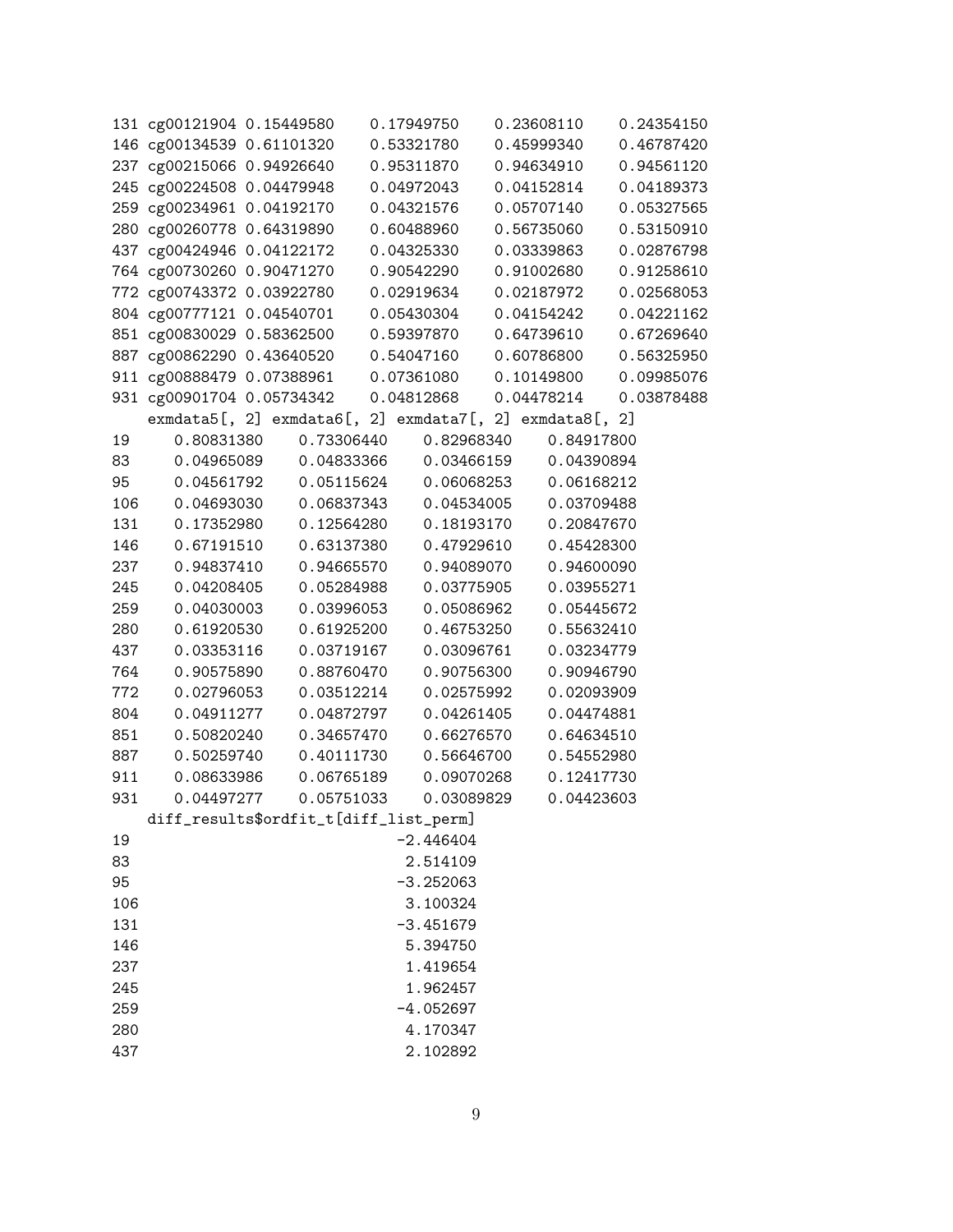| 764 | $-1.808081$                                 |
|-----|---------------------------------------------|
| 772 | 2.416991                                    |
| 804 | 1.995220                                    |
| 851 | $-2.841244$                                 |
| 887 | $-3.217939$                                 |
| 911 | $-3.621731$                                 |
| 931 | 2.464709                                    |
|     | diff_results\$permutation_p[diff_list_perm] |
| 19  | 0                                           |
| 83  | $\mathsf{O}\xspace$                         |
| 95  | $\mathsf{O}\xspace$                         |
| 106 | $\mathsf{O}\xspace$                         |
| 131 | $\mathsf{O}\xspace$                         |
| 146 | $\mathsf{O}\xspace$                         |
| 237 | $\mathsf{O}\xspace$                         |
| 245 | $\mathsf{O}\xspace$                         |
| 259 | $\mathsf{O}\xspace$                         |
| 280 | 0                                           |
| 437 | $\mathsf{O}\xspace$                         |
| 764 | $\mathsf{O}\xspace$                         |
| 772 | $\mathsf{O}\xspace$                         |
| 804 | $\mathsf{O}\xspace$                         |
| 851 | $\mathsf{O}\xspace$                         |
| 887 | $\mathbf 0$                                 |
| 911 | 0                                           |
| 931 | 0                                           |

 $\geq$  sig\_results\_boot  $\leq$  cbind(ovarian\_cancer\_methylation[diff\_list\_boot, ], diff\_results\$ordfit\_ $\leq$ > print(sig\_results\_boot)

|     | IlmnID                    |            | Beta exmdata2 $[$ , 2 $]$ exmdata3 $[$ , 2 $]$ exmdata4 $[$ , 2 $]$             |            |
|-----|---------------------------|------------|---------------------------------------------------------------------------------|------------|
|     | 106 cg00095674 0.07076291 | 0.05045181 | 0.03861991                                                                      | 0.03337576 |
|     | 146 cg00134539 0.61101320 | 0.53321780 | 0.45999340                                                                      | 0.46787420 |
|     | 259 cg00234961 0.04192170 | 0.04321576 | 0.05707140                                                                      | 0.05327565 |
|     | 280 cg00260778 0.64319890 | 0.60488960 | 0.56735060                                                                      | 0.53150910 |
|     | 285 cg00263760 0.09050395 | 0.10197760 | 0.14801710                                                                      | 0.12242400 |
|     | 743 cg00717862 0.07999436 | 0.07873347 | 0.06089359                                                                      | 0.06171374 |
|     | 887 cg00862290 0.43640520 | 0.54047160 | 0.60786800                                                                      | 0.56325950 |
|     | 911 cg00888479 0.07388961 | 0.07361080 | 0.10149800                                                                      | 0.09985076 |
|     | 928 cg00901493 0.03737166 | 0.03903724 | 0.04684618                                                                      | 0.04981432 |
|     | 979 cg00945507 0.13432250 | 0.23854600 | 0.34749760                                                                      | 0.28903340 |
|     |                           |            | $ext{ewmdata}$ , 2] $ext{ewmdata}$ , 2] $ext{ewmdata}$ , 2] $ext{ewmdata}$ , 2] |            |
| 106 | 0.04693030                | 0.06837343 | 0.04534005                                                                      | 0.03709488 |
| 146 | 0.67191510                | 0.63137380 | 0.47929610                                                                      | 0.45428300 |
| 259 | 0.04030003                | 0.03996053 | 0.05086962                                                                      | 0.05445672 |
| 280 | 0.61920530                | 0.61925200 | 0.46753250                                                                      | 0.55632410 |